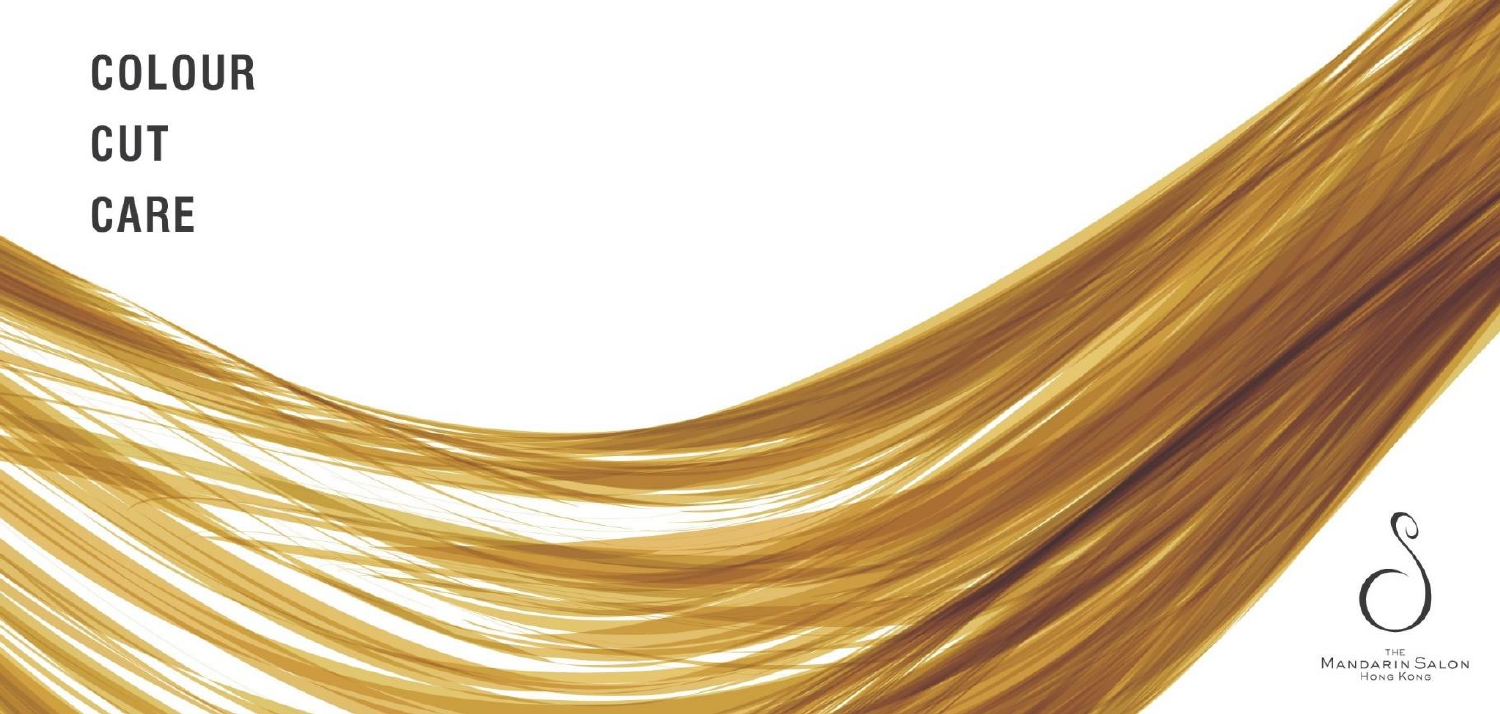|                               | Stylist | Style<br>Director | Creative<br>Director / | Artistic<br>Director |                                | Stylist | Style<br>Director | Creative<br>Director | Artistic<br>Director |
|-------------------------------|---------|-------------------|------------------------|----------------------|--------------------------------|---------|-------------------|----------------------|----------------------|
| LADIES                        |         |                   |                        |                      | <b>MEN</b>                     |         |                   |                      |                      |
| Haircut only                  | \$700   | \$750             | \$800                  | \$850                | Haircut only                   | \$500   | \$600             | \$650                | \$700                |
| Haircut, shampoo and blow dry | \$1,050 | \$1.150           | \$1.250                | .350<br>\$1          | Haircut, shampoo and blow dry  | \$600   | \$700             | \$750                | \$800                |
| Fringe trim                   | \$250   | \$250             | \$250                  | \$250                | Beard trim (with haircut only) | \$250   | \$250             | \$250                | \$250                |
| <b>CLEANSE AND FINISH</b>     |         |                   |                        |                      | <b>CHILDREN</b> (under 12)     |         |                   |                      |                      |
| Shampoo and blow dry (short)  | \$450   | \$500             | \$550                  | \$600                | Haircut, shampoo and blow dry  | \$550   | \$550             | \$550                | \$550                |

Student Discount - 20% off on haircuts only with valid ID Card. Available from Sunday to Wednesday.

Wedding / Occasion up do

Shampoo and blow dry  $$600$  \$650 \$700 \$750 Shampoo and set  $$700$  \$750 \$800 \$850

wedding / Occasion dp do  $$1,150$  \$1,200 \$1,250 (excludes shampoo and blow dry) - Additional shampoo and blow dry **\$350**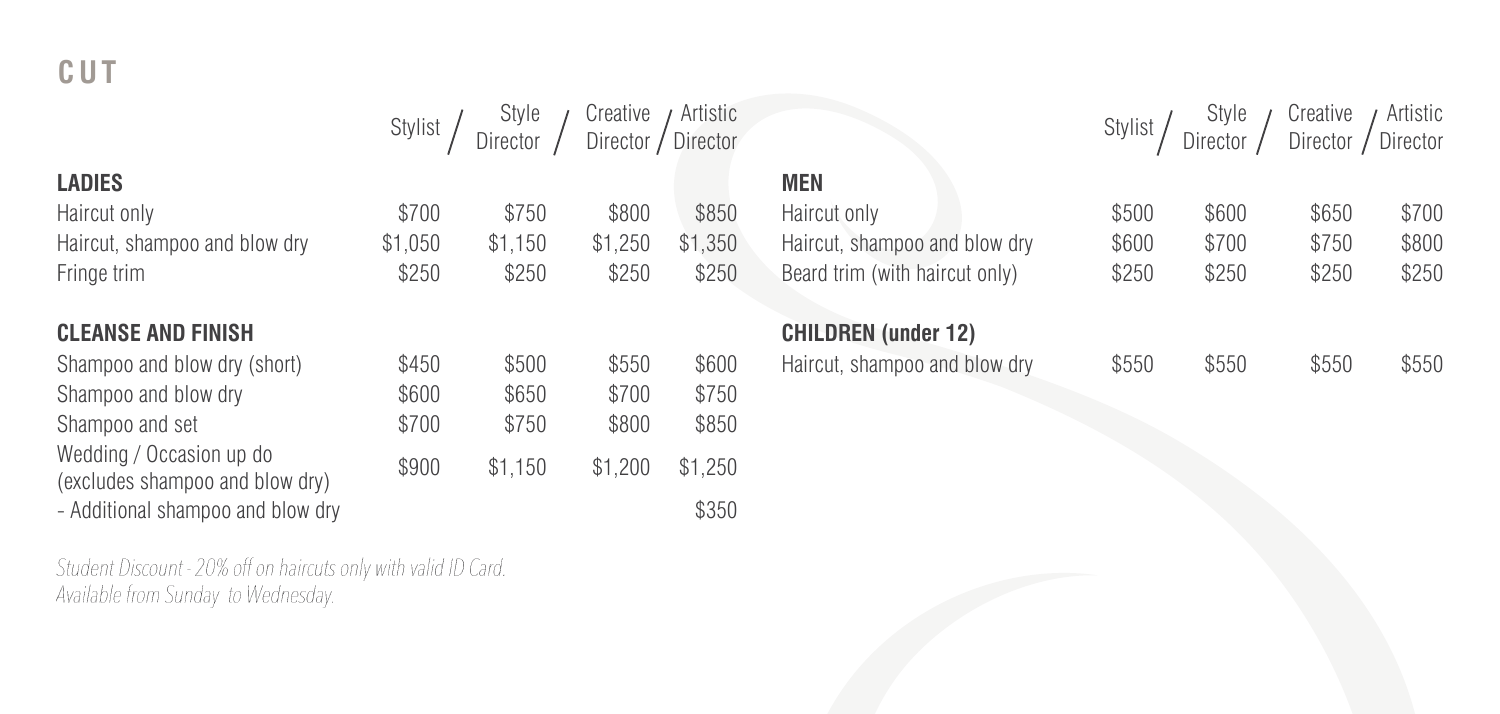# **C O LO U R**

|                              |         |         | Stylist / Style / Creative / Artistic<br>Director / Director / Director |         |
|------------------------------|---------|---------|-------------------------------------------------------------------------|---------|
|                              |         |         |                                                                         |         |
| <b>LADIES - HIGHLIGHTS</b>   |         |         |                                                                         |         |
| Just a few                   | \$730   | \$760   | \$770                                                                   | \$790   |
| Part line                    | \$1,050 | \$1,070 | \$1,100                                                                 | \$1,150 |
| Half head                    | \$1,300 | \$1.550 | \$1,650                                                                 | \$1,700 |
| 3/4 head                     | \$1,600 | \$1.700 | \$1,850                                                                 | \$1,950 |
| Full head                    | \$2,300 | \$2.500 | \$2,700                                                                 | \$2,900 |
| <b>MEN</b>                   |         |         |                                                                         |         |
| Highlights or color (short)  | \$650   | \$700   | \$750                                                                   | \$800   |
| Highlights or color (medium) | \$900   | \$950   | \$1,000                                                                 | \$1,100 |
| Highlights or color (long)   | \$1,350 | \$1,400 | \$1.450                                                                 | \$1,500 |
| Tinting (half head)          | \$350   | \$400   | \$450                                                                   | \$500   |
| Tinting (full head)          | \$1,000 | \$1.040 | \$1,060                                                                 | \$1.080 |

## **LADIES - HAIR COLOUR**

| Tinting (partial)                   | \$600   | \$650   | \$700   | \$750   |
|-------------------------------------|---------|---------|---------|---------|
| Tinting (regrowth)                  | \$1.000 | \$1.100 | \$1.150 | \$1,200 |
| Tinting / lightening<br>(full head) | \$1,350 | \$1.400 | \$1.450 | \$1,500 |

| <b>ADDITIONAL</b> |  |
|-------------------|--|

| \$650             |
|-------------------|
| \$350             |
| \$300             |
| Upon consultation |
|                   |

Stylist / Style

Creative Director

Artistic Director

#### **BALAYAGE / OMBRE**

| Partial    | \$700   | \$800   | \$900   | \$1,000 |
|------------|---------|---------|---------|---------|
| $3/4$ head | \$1.700 | \$1.800 | \$1.900 | \$2,000 |
| Full head  | \$2,200 | \$2.300 | \$2.400 | \$2,500 |

\*Blow drying or styling is not inclusive with any colour, curl or smooth treatments.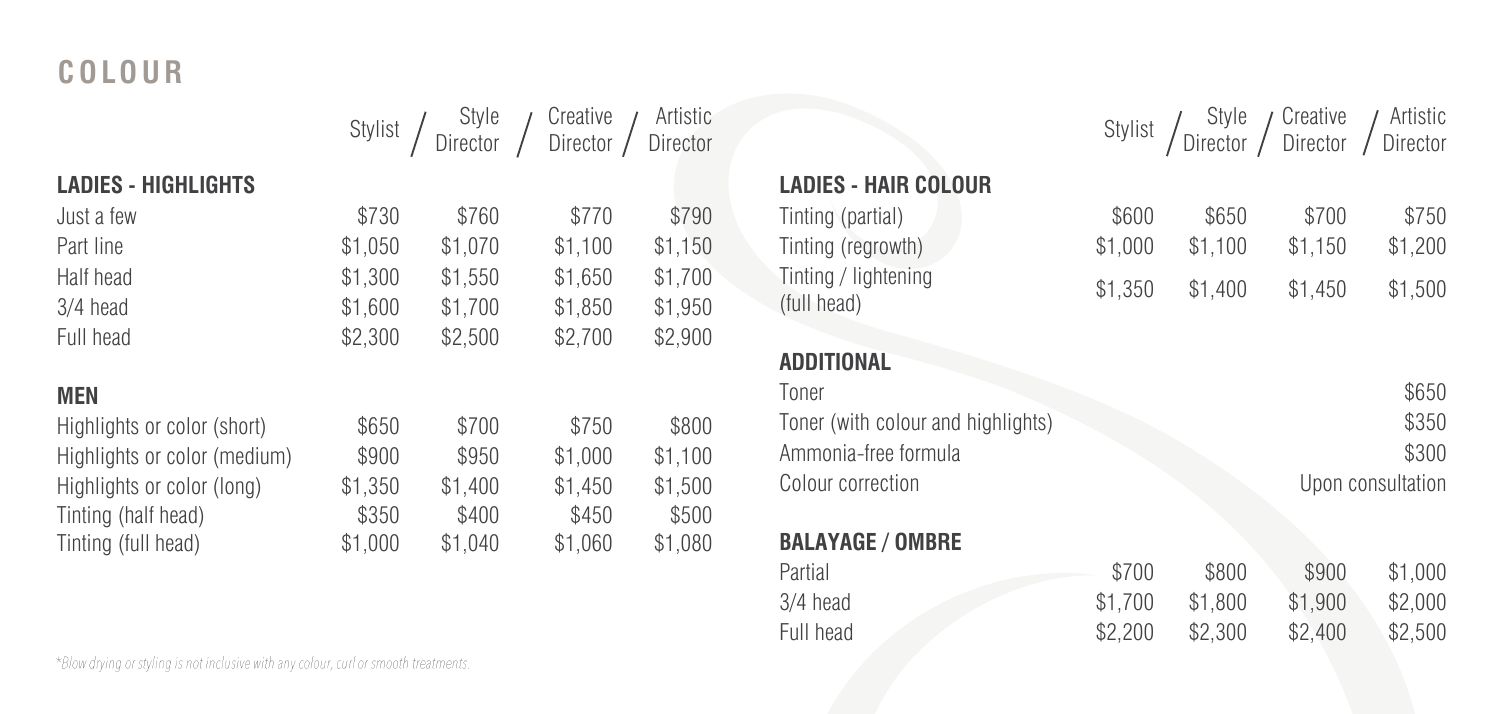# **HAIR TREATMENT**

|                             |         | Stylist / Style / Creative / Artistic<br>Director / Director / Director |         | Artistic |
|-----------------------------|---------|-------------------------------------------------------------------------|---------|----------|
| <b>CURL OR SMOOTH</b>       |         |                                                                         |         |          |
| Perm (top)                  | \$900   | \$950                                                                   | \$1,000 | \$1,050  |
| Perm (partial)              | \$1,200 | \$1.250                                                                 | \$1,300 | \$1,350  |
| Perm (full)                 | \$1,900 | \$1.950                                                                 | \$2,000 | \$2,050  |
| Straightening perm (medium) | \$2,400 | \$2,450                                                                 | \$2,500 | \$2,550  |
| Straightening perm (long)   | \$3,150 | \$3,170                                                                 | \$3,190 | \$3,220  |
| Digital perm                | \$2,730 | \$2,750                                                                 | \$2,770 | \$2,790  |

## **HAIR EXTENSIONS (BALMAIN)**

| Fringe (15 strands)        |   |                          | \$1,200 | \$1,200 |
|----------------------------|---|--------------------------|---------|---------|
| Partial (25 strands)       |   |                          | \$2,000 | \$2,000 |
| Half head (50 strands)     | - | $\overline{\phantom{0}}$ | \$4,000 | \$4,000 |
| Full head (100 strands)    | - | $\sim$                   | \$8,000 | \$8,000 |
| Additional (per 5 strands) |   |                          | \$400   | \$400   |
|                            |   |                          |         |         |

Consultation is recommended prior to booking.

### **INTENSIVE CONDITIONING TREATMENT**

| 15 minutes | \$400 |
|------------|-------|
| 45 minutes | \$850 |

## **KERATIN SMOOTHING TREATMENT**

| Shoulder length | \$2,000 |
|-----------------|---------|
| Long hair       | \$3,000 |

\*Blow drying or styling is not inclusive with any colour, curl or smooth treatments.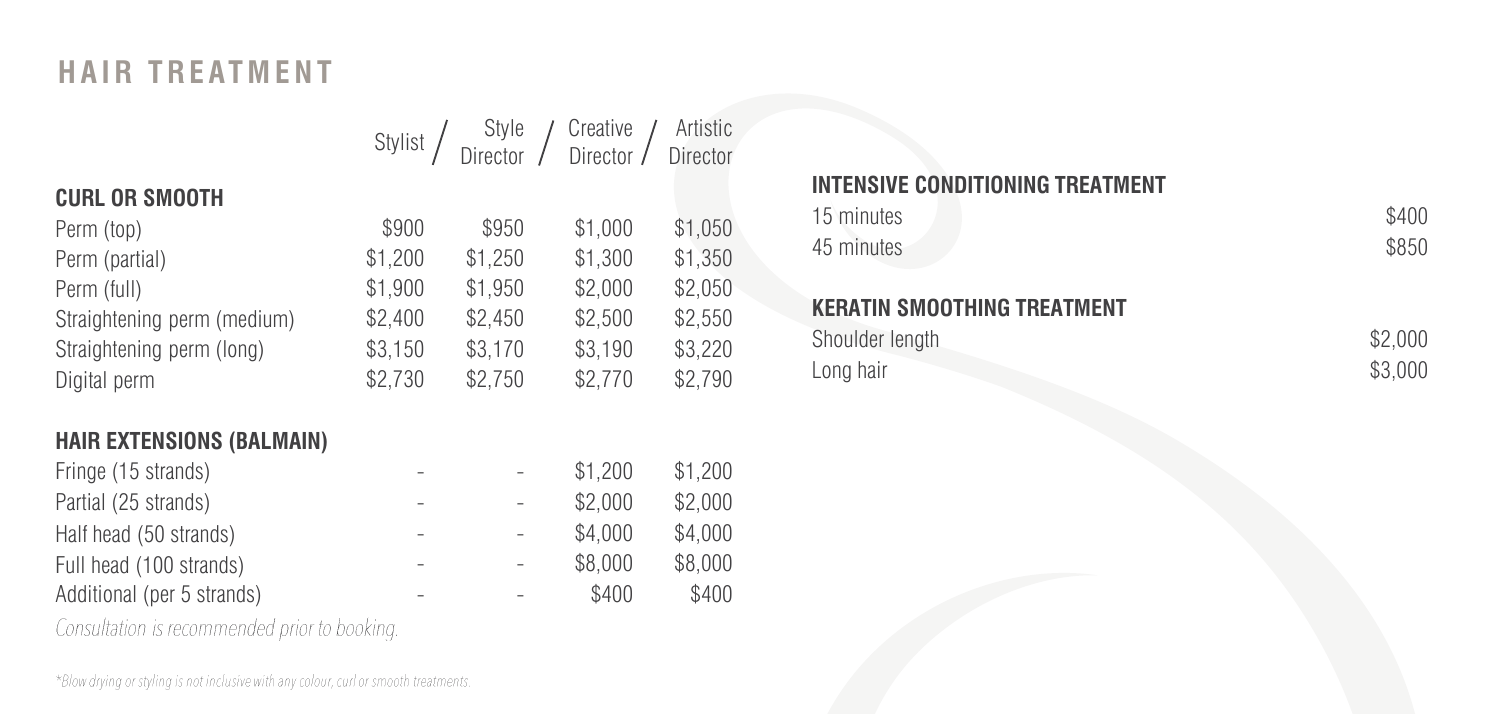#### **GUINOT HYDRAPEEL**

#### 45 minutes

An alternative to chemical peels, this treatment exfoliates, resurfaces, moisturises and renews the skin. Effectively reduces signs of ageing, improves the complexion and lightens dark spots.

## **GUINOT DETOXEGENE FACIAL**

#### 60 minutes

The treatment reoxygenates the skin, removing toxins and pollution, restores radiance and offers visible results in just one treatment. The perfect quick fix.

\$1,200

\$1,650

#### 1 hour and 30 minutes

Hydradermie is the improved Cathiodermie facial which includes a galvanic and high frequency massage This exclusive Guinot treatment visibly enhances and rejuvenates the appearance of the skin by restoring the cellular energy of younger skin.

### **GUINOT LIFT EYE TREATMENT**

**GUINOT SUPER HYDRADERMIE**

45 minutes

1 hour

The eyelids instantly appear "lifted", while lines and wrinkles appear smoother. Puffiness and dark circles are visibly minimised.

\$900

\$1,560 \$1,980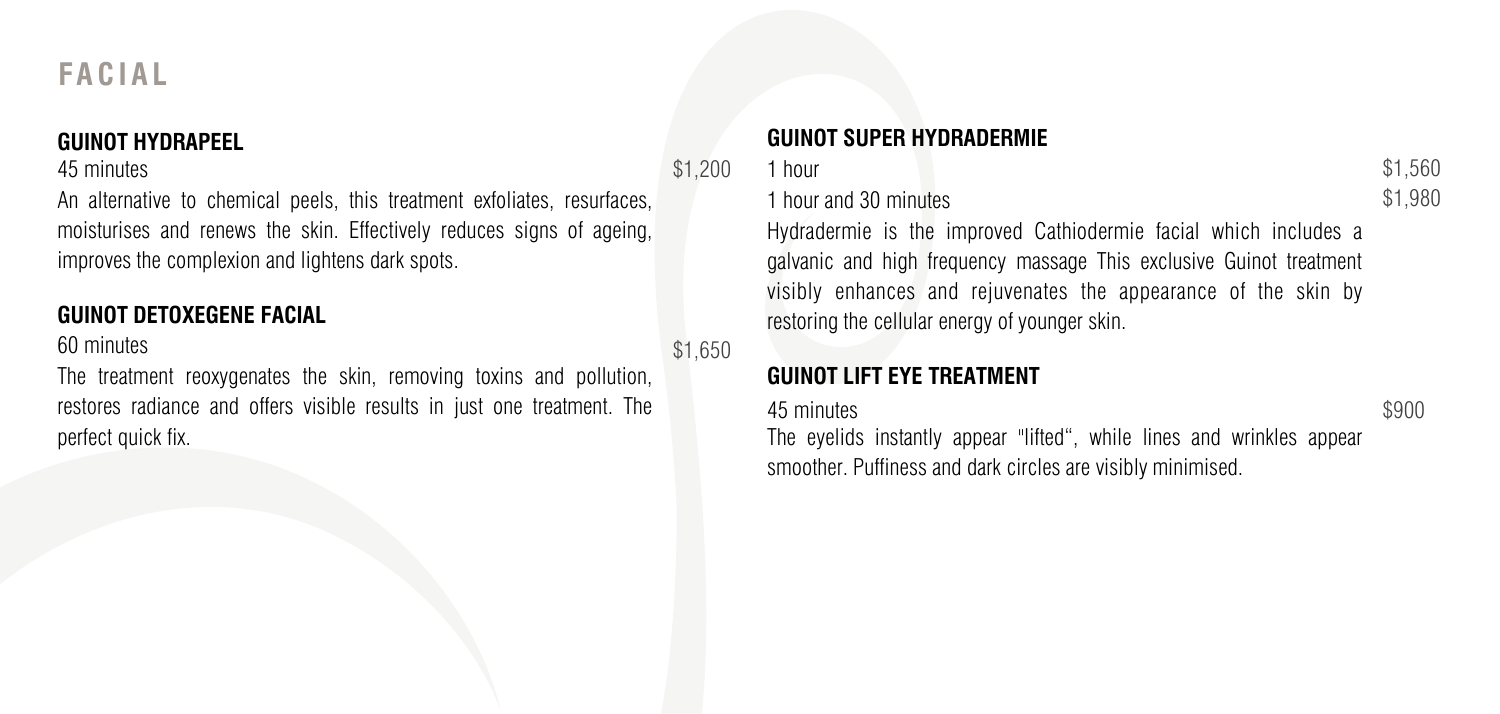## **FA C I A L / B O D Y M A S S A G E**

### **CACI EXPRESS LIFT**

#### 1 hour

This express facial is ideal for someone who is time-sensitive but looking for a results-oriented treatment. Working with a micro-current this facial leaves skin looking refreshed and vibrant.

### **CACI INTENSIVE LIFT**

#### 1 hour and 30 minutes

The CACI micro-current, crystal-free microdermabrasion and LED Light Therapy, creates a facial treatment with exceptional results. The CACI micro-current re-educates tired muscles by lifting and toning to create a visible and immediate result to the facial and eye areas. Crystal-free microdermabrasion technology reduces skin imperfections and concentrated red or blue LED Light Therapy assists in building additional collagen or fighting troublesome acne. Finally, the skin is transformed with the Hydratone mask.

\$1,740

 $$2,400$ 

## **EXPRESS BACK CLEANSE**

#### 30 minutes

A deeply cleansing treatment specifically created for this hard to reach area which includes exfoliation, extractions and a detoxifying mask.

## **BODY MASSAGE**

| 1 hour                | \$1.110 |
|-----------------------|---------|
| 1 hour and 30 minutes | \$1,600 |

## \$600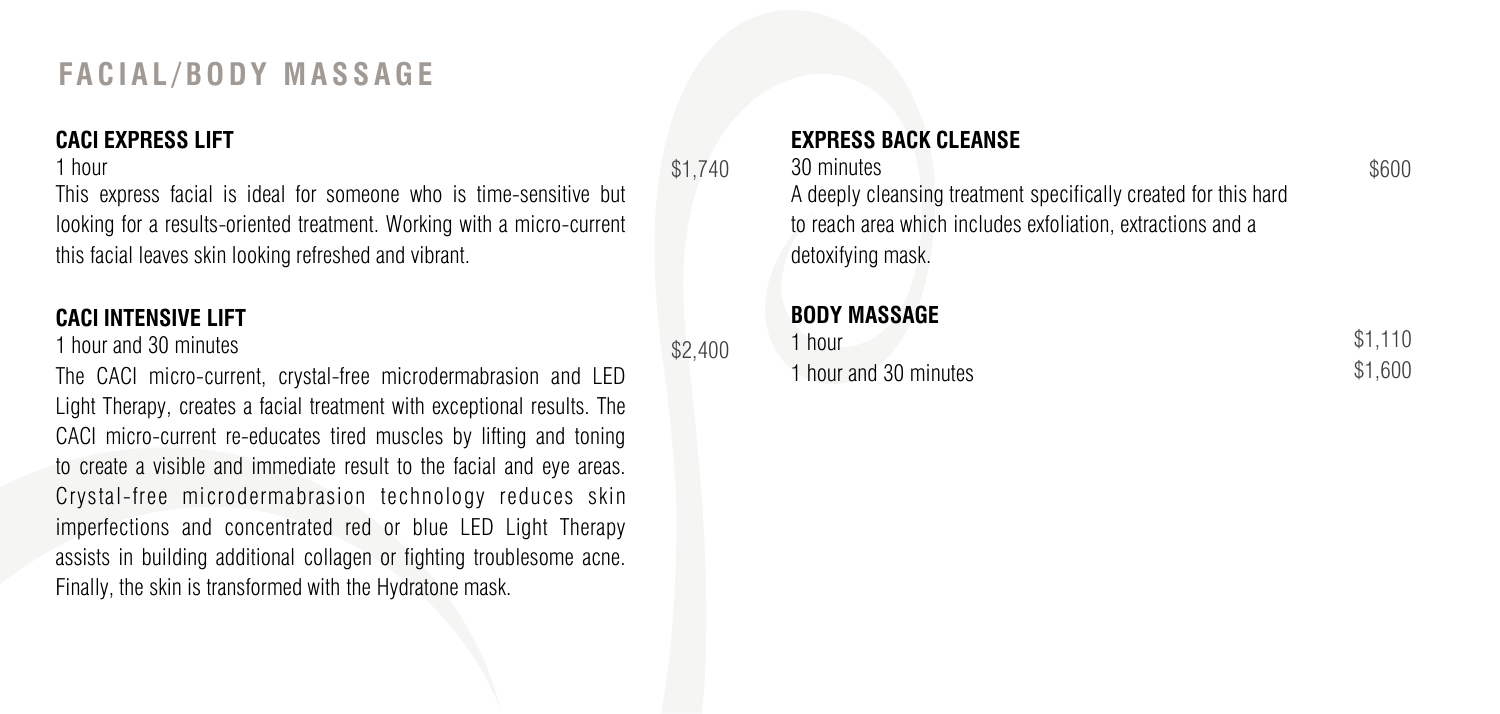## **M A N I C U R E A N D P E D I C U R E**

#### **MANDARIN MANICURE AND MANDARIN PEDICURE**

Mandarin manicure  $$600$ Mandarin pedicure \$750

Our Mandarin Manicure and Mandarin Pedicure use organic products from Salt of The Earth. 72 trace organic ingredients along with Vitamins A and E deliver the most natural, most effective treatment for your hands and feet leaving them baby soft, healthy and radiant. Salt of the Earth brings you a personalised treatment by using a "Blend Box" where you can choose your preferred essential oil which is then mixed into the scrub, mask, and cream to completely personalise your experience.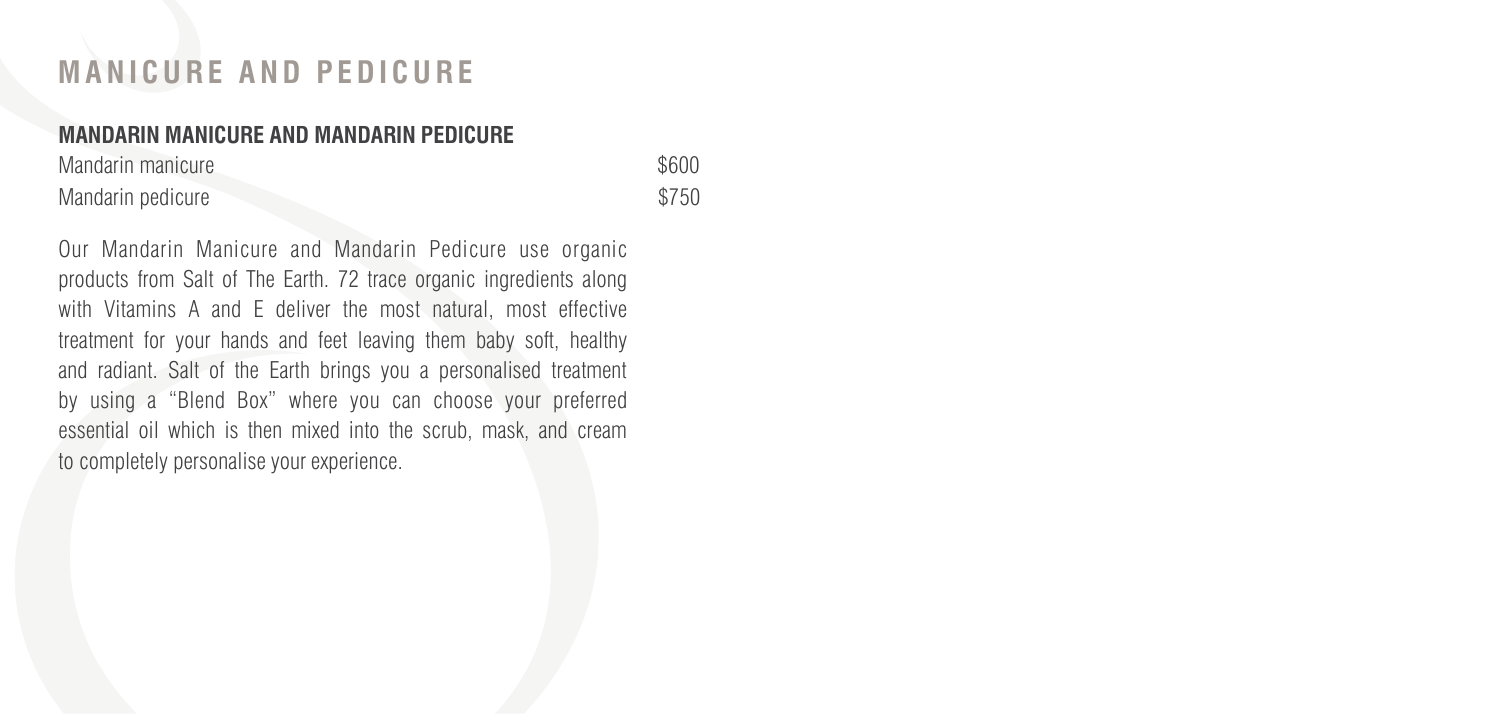## **M A N I C U R E A N D P E D I C U R E**

## **LADIES**

| \$580 |
|-------|
| \$480 |
| \$620 |
| \$680 |
| \$920 |
| \$730 |
| \$970 |
| \$350 |
| \$120 |
| \$250 |
| \$300 |
|       |

#### **MEN**

| Manicure     | \$320 |
|--------------|-------|
| Pedicure     | \$570 |
| Buffing hand | \$250 |
| Buffing feet | \$250 |

### **IPEDICURE**

| iPedicure with polish (60 minutes) | \$850   |
|------------------------------------|---------|
| iPedicure medical (75 minutes)     | \$1.050 |
| Spa iPedicure (90 minutes)         | \$1.260 |

## **ADDITIONAL**

| Repair nail | \$100 |
|-------------|-------|
| Nail art    | \$50  |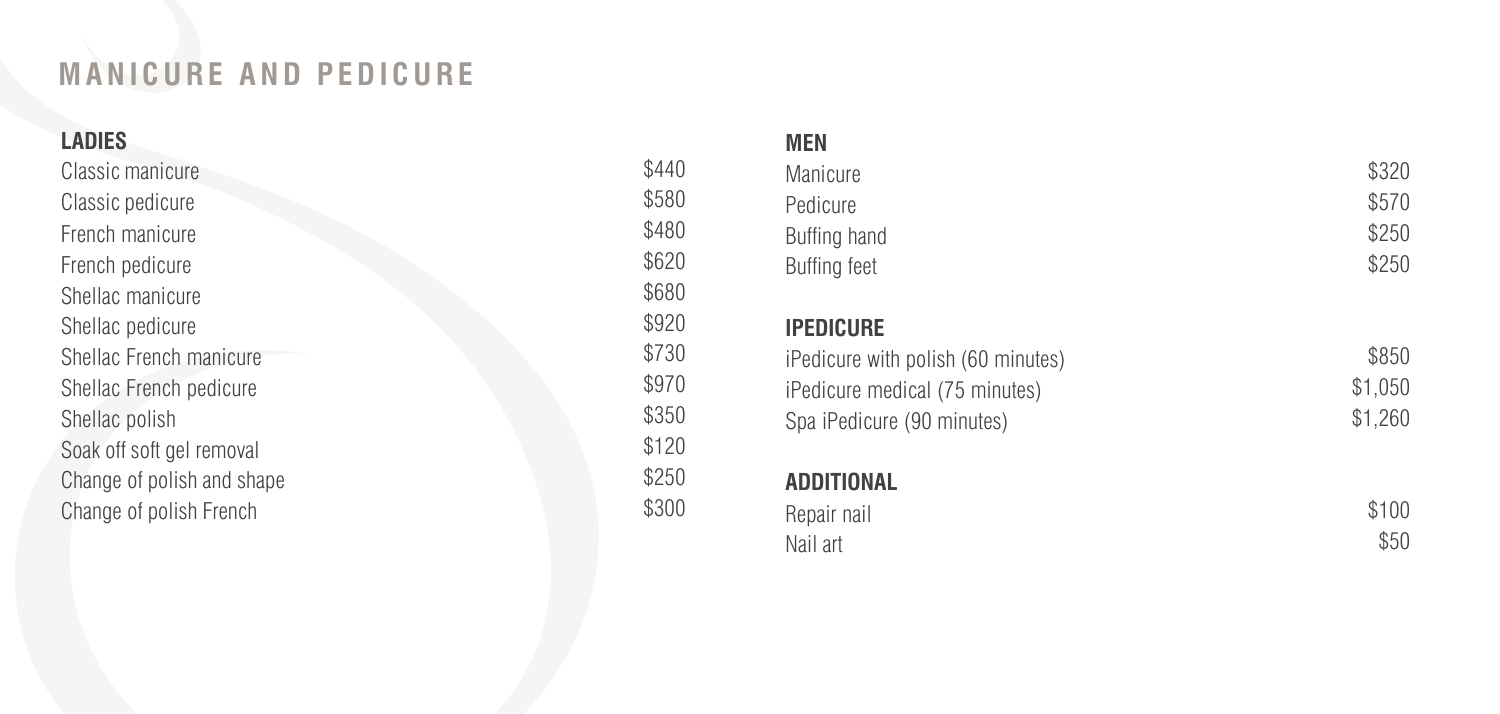# **G R O O M I N G**

| <b>EYES</b>          |       | WAXING                 | Warm Wax | Hot Wax                  |
|----------------------|-------|------------------------|----------|--------------------------|
| Eyelash perm         | \$650 | Eyebrows               | \$240    | \$300                    |
| Eyelash tint         | \$300 | Lip, chin, ear or nose | \$220    | \$220                    |
| Eyebrow tint         | \$260 | Full face              |          | \$680                    |
| Eyebrow shape        | \$240 | Full arm               | \$470    | $\overline{a}$           |
|                      |       | Half arm               | \$340    | $\overline{\phantom{a}}$ |
| <b>THREADING</b>     |       | Under arm              | \$240    | \$270                    |
| Eyebrow              | \$240 | Tummy                  | \$240    | \$320                    |
| Lip                  | \$220 | Lower back             | \$240    |                          |
| Eyebrow and lip      | \$370 | Full back or chest     | \$570    | $\overline{\phantom{a}}$ |
| Chin                 | \$220 | Bikini line            | \$320    | \$370                    |
| Lip and chin         | \$370 | Californian            | \$370    | \$420                    |
| Neck                 | \$250 | <b>Brazilian</b>       | \$470    | \$570                    |
| Forehead             | \$240 | Full leg wax           | \$570    | $\overline{\phantom{a}}$ |
| Forehead and eyebrow | \$370 | Half leg wax           | \$370    | $\overline{\phantom{a}}$ |
| Full face threading  | \$680 | Upper leg              | \$470    | $\overline{\phantom{a}}$ |
|                      |       |                        |          |                          |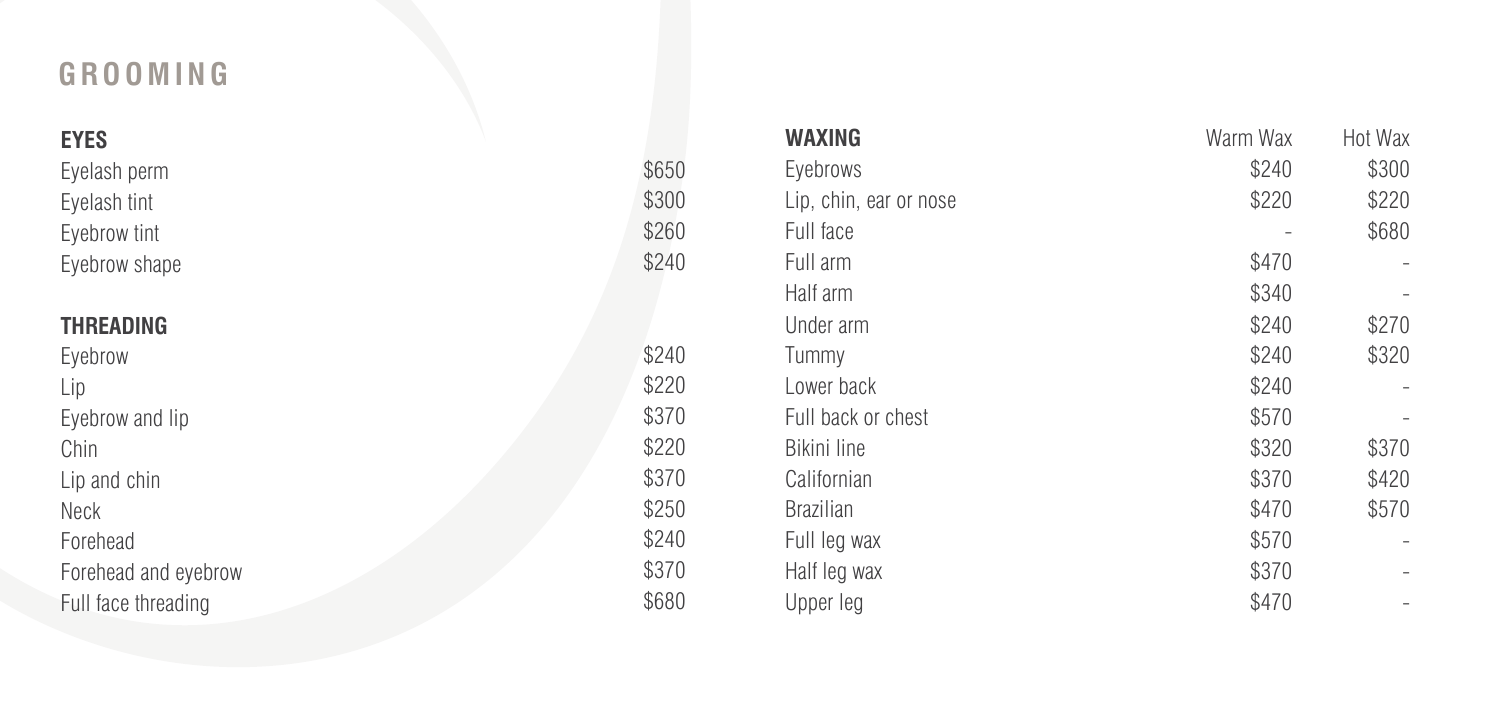## **G R O O M I N G**

### **MAKE UP**

Day make up Evening make up Make up lesson

### **HAIR AND MAKE UP**

Day hair and make up \$1,920 Evening hair and make up  $$2,360$ 

| \$1,300 |  |
|---------|--|
| \$1.850 |  |
| \$1,500 |  |
|         |  |
|         |  |

#### **BRIDAL SERVICES BRIDE**

| Hair trial                   | \$1,500 |
|------------------------------|---------|
| Make up trial                | \$1,500 |
| Hair and make up trial       | \$2,400 |
| Wedding day hair             | \$1,800 |
| Wedding day make up          | \$1,800 |
| Wedding day hair and make up | \$2,880 |

#### **BRIDESMAID**

| Hair and make up | \$2,400 |
|------------------|---------|
|------------------|---------|

## **BRIDAL PACKAGE**

Hair and make up services are provided for the bride and bridal party for up to 5 people. The mother of the bride will receive a complimentary hair and make up service with the package.

\$12,500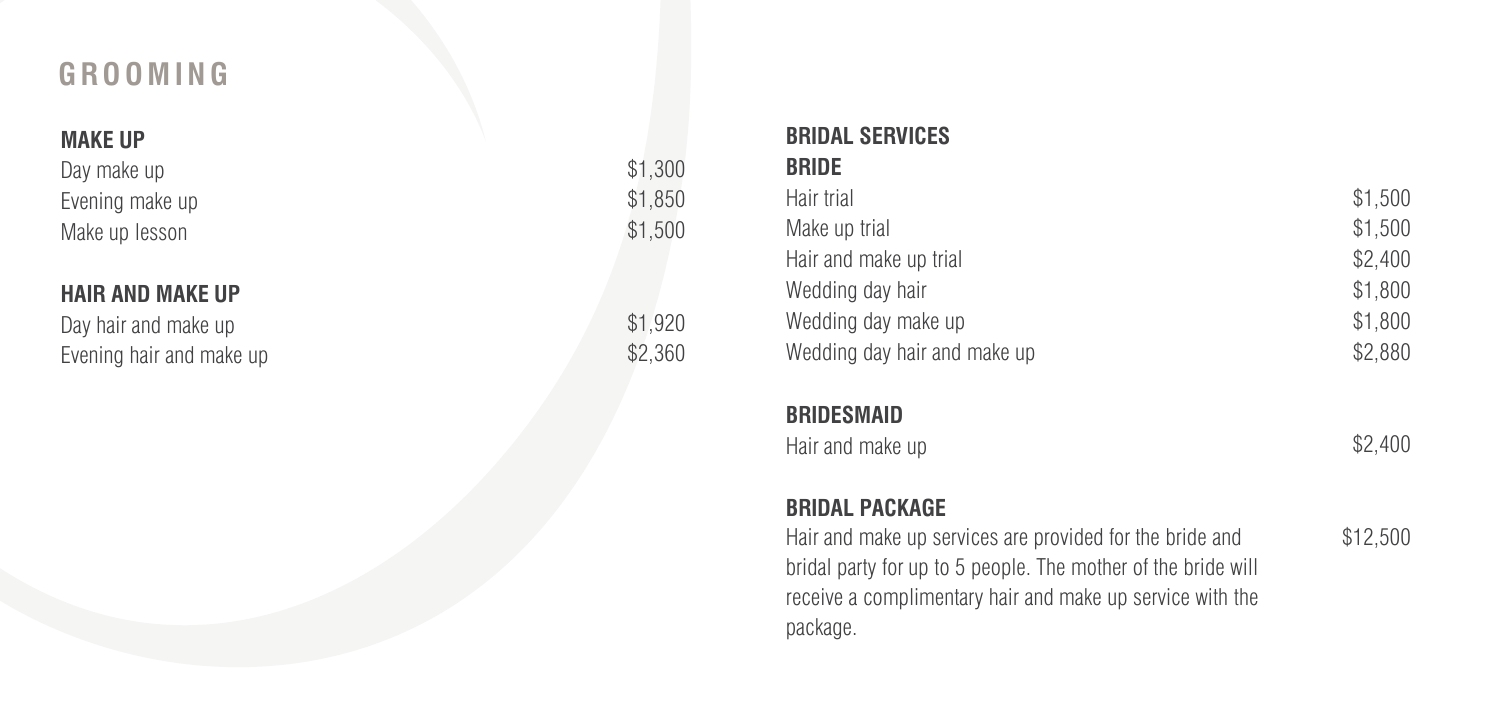## **X T R E M E L A S H E S**

Xtreme Lashes is one of the top eyelash extensions in the city. Our professional stylists apply extensions with a unique technique using the highest quality of Xtreme Lashes products during the treatment. With Xtreme Lashes' diverse inventory of over 950 individual styles of eyelash extensions, you and your stylist can design a tailored look to compliment your natural beauty.

# **XTREME CLASSIC EYELASHES** Xtreme classic eyelashes treatment (90 minutes) \$1,950 Xtreme classic evelashes refill (60 minutes)  $$975$ **XTREME HYBRID EYELASHES** Xtreme hybrid eyelashes treatment (1 hour and 45 minutes) \$2,080 Xtreme hybrid eyelashes refill (60 minutes) \$1,040 **XTREME VOLUME EYELASHES** Xtreme volume eyelashes treatment (2 hour) \$2,650 Xtreme volume eyelashes refill (60 minutes) \$1,325 **ADDITIONAL** Xtreme eyelashes removal  $$500$

A complimentary refill is included within 7 days of the treatment.